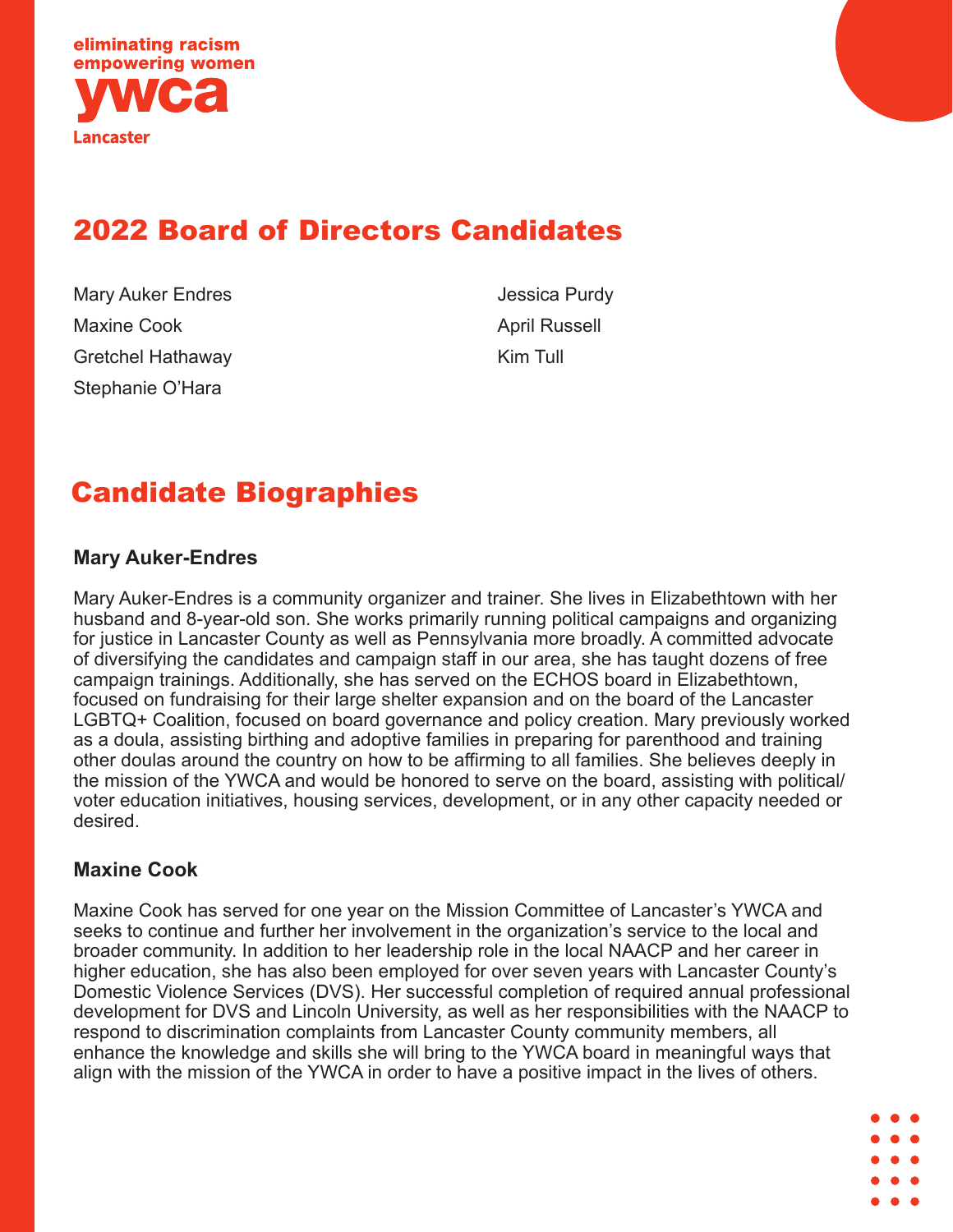

## **Dr. Gretchel Hathaway**

Dr. Gretchel Hathaway began her work as Franklin & Marshall's first vice president for diversity, equity, and inclusion on August 20th 2020. Reporting to President Barbara Altmann, she provides vision, leadership, and guidance on a full spectrum of diversity, equity, and inclusion matters. She has a long history as an advocate for eliminating racism and sexism and fighting against other biases and issues that negatively impact communities. Previously, she was the dean of diversity, equity, and inclusion and chief diversity officer at Union College in Schenectady NY, where she led strategic plan diversity initiatives with its board of trustees, faculty, and administrators. She worked at Union for 22 years, where she also served as the Title IX Coordinator for thirteen years and Americans with Disabilities Act compliance officer for 22 years. She also supervised Union's Office of Intercultural Affairs, served as Union's director of community outreach, and taught in the Sociology Department. Gretchel earned her bachelor's degree in psychology from Manhattanville College and her master's degree in the same field from Yeshiva University. She holds a doctoral degree in social work from the University of Pittsburgh.

## **Stephanie O'Hara**

Stephanie O'Hara, a northern Lancaster County native, has an extensive background in marketing, sales, project management, and employee management and development. For the past nine years, she has held the position of Vice President of Sales & Marketing for Landmark Homes, a custom home builder in Ephrata, PA. O'Hara earned her bachelor's degree in Business Management from Lebanon Valley College and excels in leading and directing. She is a passionate and dedicated professional who thrives in a high pressure setting and is an asset in environments where her personality and ability to connect with others can be utilized to cultivate relationships. Stephanie has served as a volunteer mentor and coach for young women in various capacities over the years, including the Lancaster Chamber Women in Business mentoring program and the Partners in Parenting Program for mothers at risk in Berks County. In her spare time, she enjoys traveling and reading and is the proud mother of two adopted children.

### **Jessica Purdy**

Jessica Purdy's desire for a more inclusive and accepting society led her to become an Activist, a Public Speaker, and the Founder of FIC Human Resource Partners, LLC. Her identity as a panromantic, asexual, transwoman is central to her life and work. She is, as they say, Out and Proud. But rather than 'coming out,' she brings people into her confidence, her truth, and her life. Her personal experiences and mindset of 'bringing people in' have made her an effective leader, facilitator, and change agent. Her work towards inclusion and equity began while serving in the military where she sought to address injustices within the Army's command level nonjudicial implementation of the Uniform Code of Military Justice, work that has continued throughout her career portfolio. She was a founding member of the Lancaster LGBTQ+ Coalition and the Lancaster Pride Association Board Chair. She's been serving on the Mission Committee of the Lancaster YWCA since January of 2020, while also serving on the Women Connect Leadership Team and The Keystone Business Alliance Board of Directors. Her advocacy work includes trans rights, the PA Equality Act, and expansion of Aging Resource Programs to include LGBTQ+ initiatives.